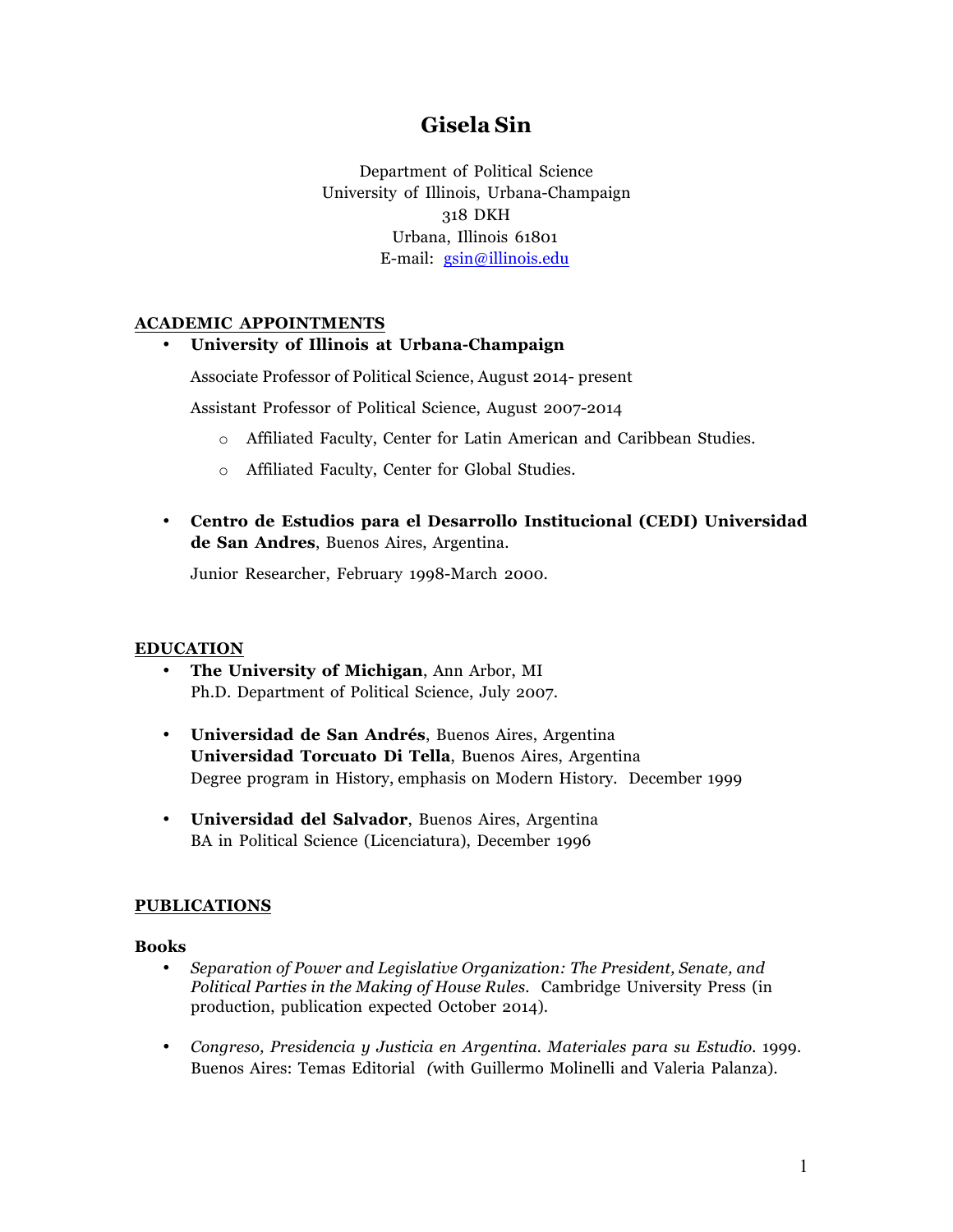(Reviewed by Mark Jones, in the *Latin American Research Review*, 2002, Vol. 37, No. 3)

## **Articles**

- "Veto Bargaining and the Legislative Process in Multiparty Presidential Systems." 2014. *Comparative Political Studies* 47, 5 (May): 766-792 (with Valeria Palanza)
- "Item Vetoes and Attempts to Override Them in Multiparty Legislatures." 2013. *Journal of Politics in Latin America 5, 1 (May): 37-66.* (with Valeria Palanza)
- "How the Senate and the President Affect the Timing of Power-sharing Rule Changes in the US House." 2013. *Journal of Law, Economics and Organization* 29, *6 (December): 1184-1216.* (with Arthur Lupia)
- "Policy Tragedy and the Emergence of Regulation: The Food, Drug, and Cosmetic Act of 1938". 2007. *Studies in American Political Development* 21, 2 (September): 149-180. (with Daniel P. Carpenter)
	- o Reprinted in Comanor, William and Stuart O. Schweitzer., eds. 2014. *Pharmaceutical Economics*. Northampton, MA: Edward Elgar Pub.
- "Were Bush Tax Cut Supporters 'Simply Ignorant?' A Second Look at Conservatives and Liberals in 'Homer Gets a Tax Cut'". 2007. *Perspectives on Politics* 5, 4 (December): 773-784. (with Arthur Lupia, Adam Levine and Jesse O. Menning)
- "Which Public Goods Are Endangered?: How Evolving Technologies Affect The '*Logic of collective action'*". 2003. *Public Choice* 117, 3-4 (December): 315-331. (with Arthur Lupia)
	- o Reprinted in Xenos, Michael (ed.). *Theory and Practice of Group Discussion*, pp. 69-86. San Diego: Cognella, Inc.
- "Partidos Provinciales y Gobierno Nacional en el Congreso (1983-1995)." 1997. *Boletín Sociedad Argentina de Análisis Político* 3, 5 (Primavera): 46- 94. (with Valeria Palanza)

#### **RESEARCH IN PROGRESS**

#### **Book Project**

• "Veto Bargaining and the Line-Item Veto: a Comparative Analysis of Veto Politics in the U.S. States and Latin America" (with Valeria Palanza, Universidad Catolica de Chile. This project is supported by research grants from FONDECYT (Chile), the Lemann Institute at the University of Illinois, and the Research Board at the University of Illinois (total approximately \$250,000).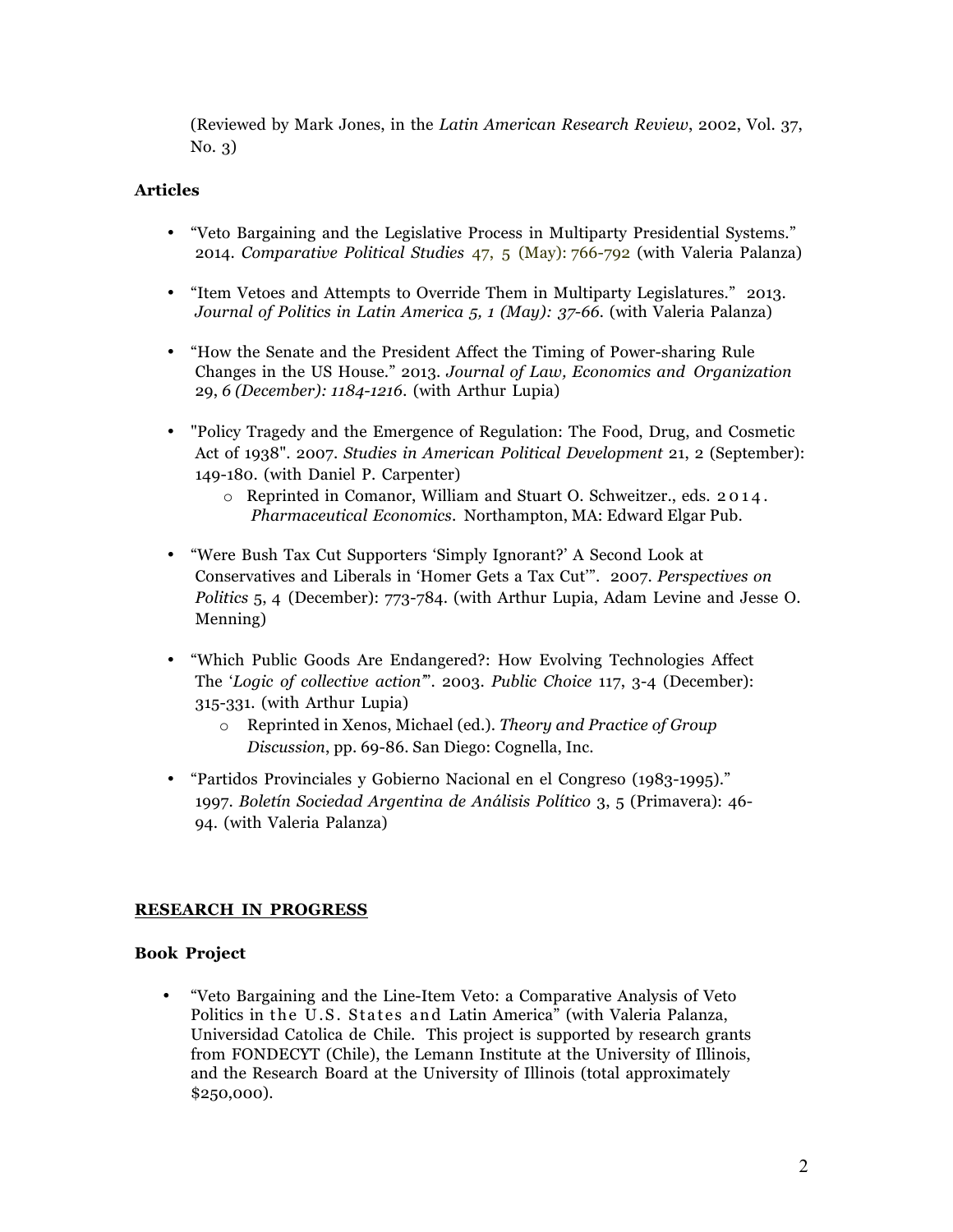# **Articles Under Review**

- "Getting out of the House: the Senate and the President in the Making of Congressional Rules." Resubmitted (R&R) at the *American Journal of Political Science*.
- "Partial Veto Bargaining." Under review at *The Journal of Politics*. (with Valeria Palanza, Universidad Catolica de Chile).
- "Joining the Tea Party Caucus: a Survival Strategy." Under review at *The Journal of Politics*. (with David Hendry, Yale University).

# **Working Papers**

- "Order in Chaos: Intraparty Coordination in Open List Proportional Representation Systems." Presented at APSA 2013. (with José Antonio Cheibub, University of Illinois).
- "The Cost of Electoral Coalitions: Party Fragmentation in Brazil's OLPR System." (with José Antonio Cheibub and Lara Mesquita, University of Rio de Janeiro)
- "Explaining Distribution of Power Within Latin American Legislatures." Presented at AECPA 2013. (with Mercedes Garcia Montero, Universidad de Salamanca).
- "Presidential Cabinets and Coalition Government in the US." (with Chris Grady, graduate student, University of Illinois).
- "Separation of Powers and Lower-House Speaker Powers in American State Legislatures" (with Brian Gaines, Political Science, University of Illinois).
- "The Great Migration and the 1948 Farm Bill" (with Barrett Kirwan, Agricultural Economics, University of Illinois).
- "How Interventions Intertwine Federalism, Democracy, and Economic Stability: India and Argentina" (with Jenna Bednar, University of Michigan).

# **FELLOWSHIPS AND AWARDS**

#### **Erasmus Mundus Consortium, European Commission**

• May-June 2015 (scheduled). Erasmus Mundus Visiting Scholarship. Scholarship to spend 5 weeks as a Visiting Scholar at the Institut Barcelona d'Estudis Internacionals, Barcelona, Spain.

# **University of Illinois at Urbana-Champaign**

• 2013. Lemann Institute Research Grant, to conduct research on veto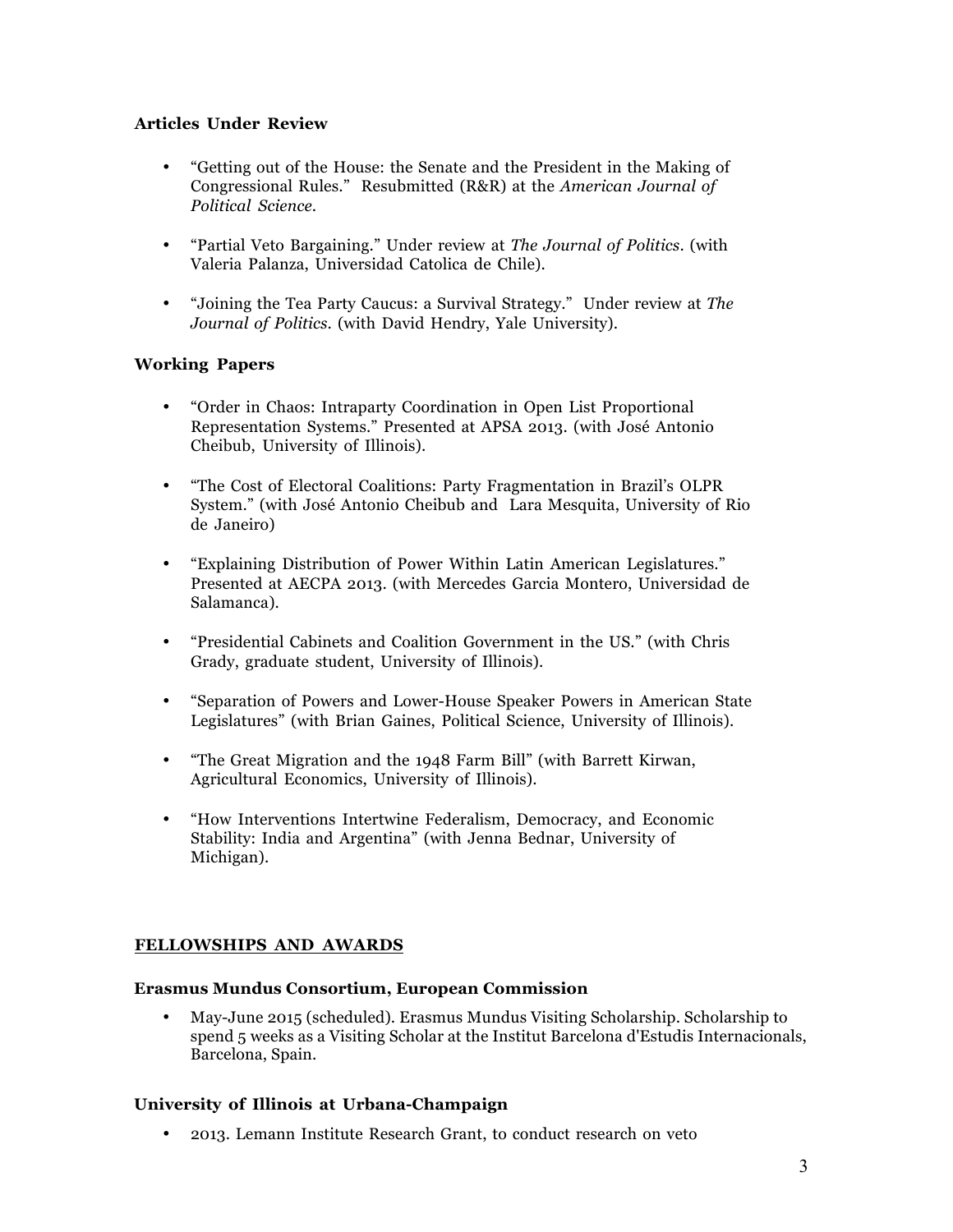politics in Brazil (\$19,000)

- 2013. Hewlett International Research Travel Grant, to conduct research on veto politics in Colombia (\$2,500).
- 2012. Research Board Research Grant, to conduct research on presidential vetoes in Ecuador (\$20,000).
- 2012. Center for Latin American and Caribbean Studies Faculty Travel Award, to conduct research in Argentina (\$1,500)
- Research Board Travel Grant: 2006, 2007, 2008. 2009, 2010, 2011, 2012, 2013, 2014.
- Incomplete List of Teachers Ranked as Excellent
	- o Bureaucratic Politics, Spring 2009
	- o Bureaucratic Politics, Spring 2010
	- o Bureaucratic Politics, Fall 2012

# **Methodology Section, American Political Science Association Meeting**

- 2007, 2009.Women's Travel Fellowship.
	- o Fellowship to attend the 2009 Methodology Meeting at Yale University.
	- o Fellowship to attend the 2007 Methodology Meeting at Pennsylvania State University. Declined for being on maternity leave.

#### **National Science Foundation Grant**

- 2003, 2006. Empirical Implications of Theoretical Models
	- o EITM Workshop at the University of Michigan in Ann Arbor, MI. Summer 2006
	- o Empirical Implications of Theoretical Models Formal Coursework Grant. 2003-2004. The award provided funding for two semesters, for training in formal and empirical methods.

# **University of Michigan**

- 2006. Horace H. Rackham Graduate School. Dissertation Fellowship.
- 2005-2006. Gerald Ford Dissertation Fellowship.
- 2005. Mary Ketchum Fellowship. Department of Political Science.
- 2003. Horace H. Rackham School of Graduate Studies, Discretionary Research Funds.
- 2000-2001. Political Science Department. Graduate Fellowship
- Horace H. Rackham Graduate School Travel Grants, 2002, 2003, 2004 and 2005.

#### **Midwest Political Science Association**

• 2005. Harrell Rogers Graduate Student Award.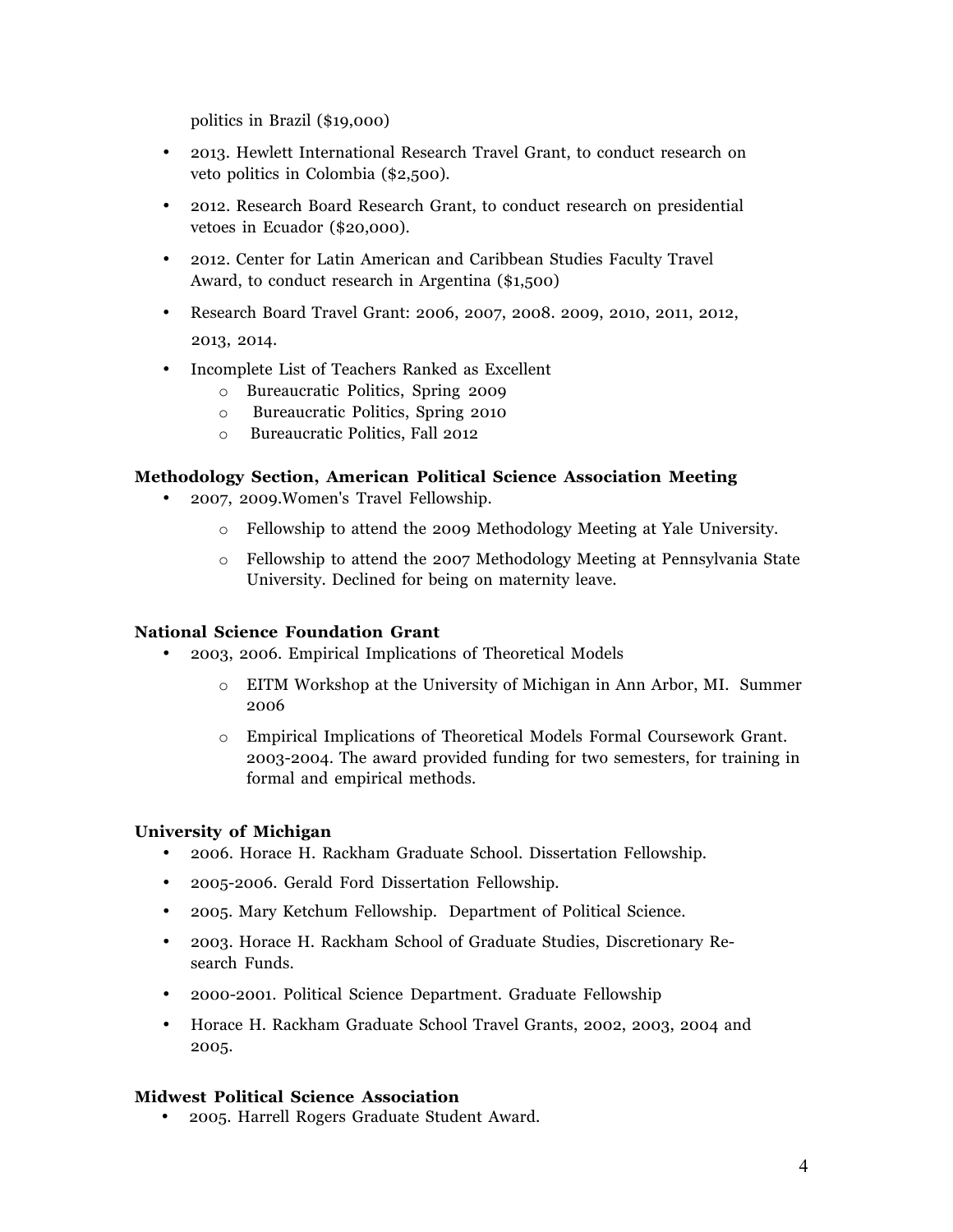# **American Political Science Association**

• 2003. Travel Grant.

## **Fulbright Program**

- 2000-2002. Fulbright Scholar. Fellowship to conduct Graduate Studies in the United States, 2000-2002.
- 2001. Fulbright Seminar Grant, Washington DC.

# **Universidad de San Andrés** (Buenos Aires, Argentina).

• 1999. Master's Degree Scholarship.

# **Universidad Torcuato Di Tella** (Buenos Aires, Argentina).

• 1998. Scholarship for Specialization in History Degree.

# **Universidad del Salvador** (Buenos Aires, Argentina).

• 1996-1997. Research Scholarship in the area of Political Institutions. Social Sciences Department, Research Institute.

# **TEACHING**

#### **Empirical Implications of Theoretical Models (EITM)**

- Mentoring Faculty in Residence (MFR) 2015 Summer Program, University of Michigan (scheduled)
- Mentoring Faculty in Residence (MFR) 2014 Summer Program, Duke University

# **Universidade de São Paulo.**

• August 2015 (scheduled). Graduate Class on Political Institutions.

#### **Universidade do Estado do Rio de Janeiro, Institute of Social and Political Studies**

• Summer 2015 (scheduled). Graduate class on U.S. institutions.

#### **University of Illinois**

- Undergraduate
	- o American Political Institutions (2010, 2011, 2012, 2013, 2014)
	- o Bureaucratic Politics (2008, 2009, 2010, 2011, 2012, 2013, 2014)
	- o Politics of Organizations (2008, 2009, 2010, 2011, 2012, 2013, 2014)
	- o U.S. Congress (2014)
- Graduate
	- o Foundations of Organizational Behavior (2007)
	- o Democratic Institutions I (2008, 2010, 2015)
	- o Democratic Institutions II (2012, 2014)

#### **University of Michigan**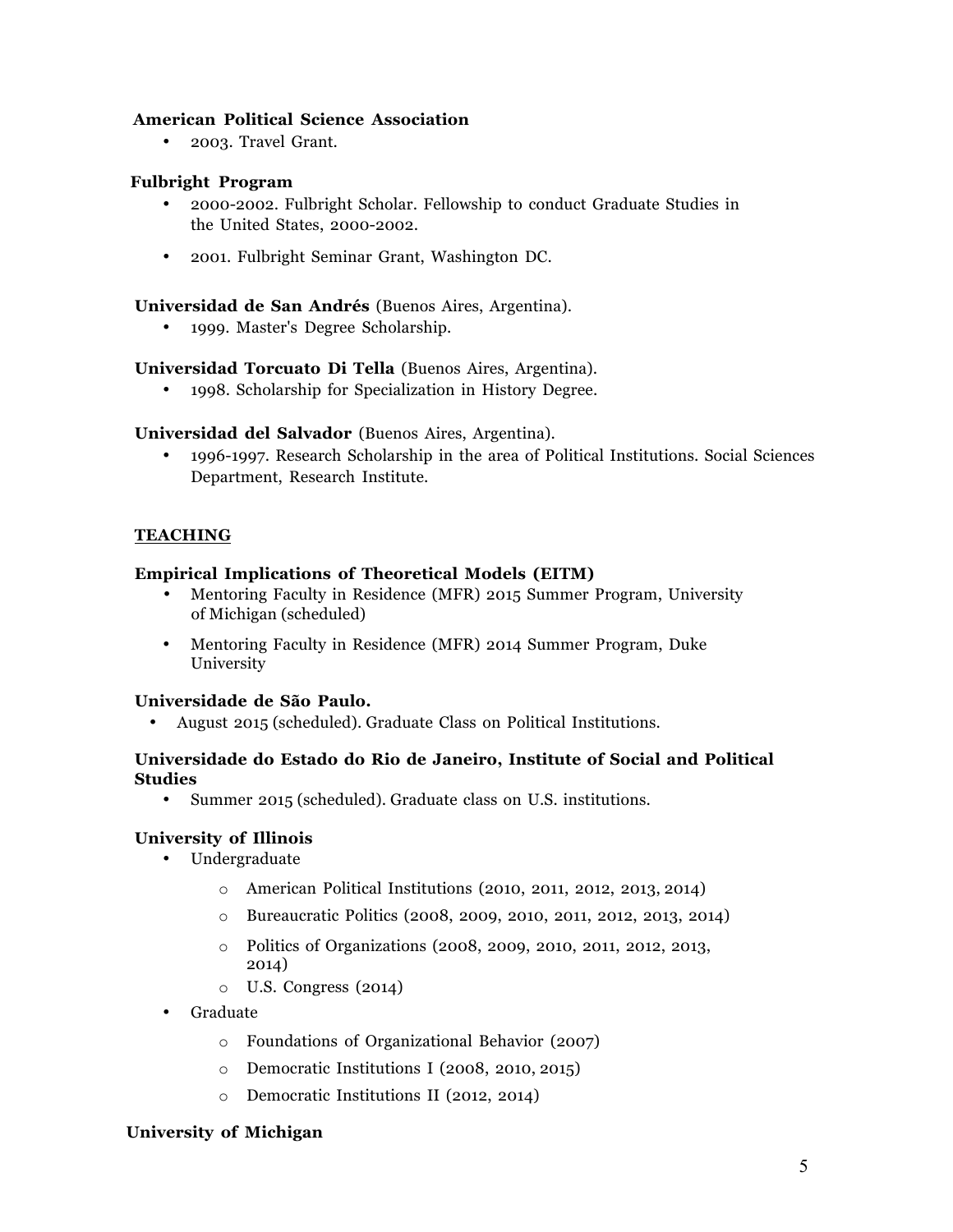• The Politics and Institutions of the European Union (2005)

# **PROFESSIONAL DEVELOPMENT**

- 2008 2009. Reflective Teaching Seminar; College of Liberal Arts and Sciences Teaching Academy. University of Illinois.
- 2006. Summer Institute on the Empirical Implications of Theoretical Models; University of Michigan.

# **PROFESSIONAL ACTIVITIES**

#### **Invitations for Expert Commentary**

- May 2014. *Universidad de Salamanca, Spain.* Two weeks in residence. I provided comments on the results and methodology of the research project "Legislative activity, political careers, and electoral system: what can we say about 'representation' in Latin America?" (Financed by the Spanish Treasury Department).
- September 2013. *Spanish Political Science Association Meeting in Seville, Spain.* Invited to provide commentary in a roundtable about the political situation in Latin America. Decline the invitation because of scheduling conflicts.
- October 2012. *Universidad de Deusto, Bilbao, Spain*. One of three experts on congressional politics invited to comment on the initial work for a large-scale project about legislative elites in Spain (provided full comments on the preliminary chapters, publication strategies, data analysis, methods, and theories).

#### **Invited Presentations**

- May 2015, (scheduled). *Institute of Social and Political Studies at the Universidade do Estado do Rio de Janeiro.* Comparative Politics Seminar
- May 2014. Iberoamerican Institute, *Universidad de Salamanca, Spain*.
- May 2014. *Universidad de Salamanca, Spain*. Public lecture on the U.S. Congress, open to the University and city communities.
- August 2013. *Centro de Investigacion y Docencia Económica (CIDE) in México*. Department seminar.
- August 2012. *Universidad Torcuato Di* Tella in Buenos Aires, Argentina. Department seminar.
- June 2012. *Universidad Catolica de Chile in Santiago, Chile*. Department seminar.
- July 2010*. University of Illinois. Summer Workshop Seminar, Political Science Department,*
- July 2009. *Universidad Catolica de Santa Fe, Santa Fe, Argentina*. Annual Meeting of the Argentina Political Science Association.
- September 2008. *University of Michigan.* Center for Political Studies Workshop.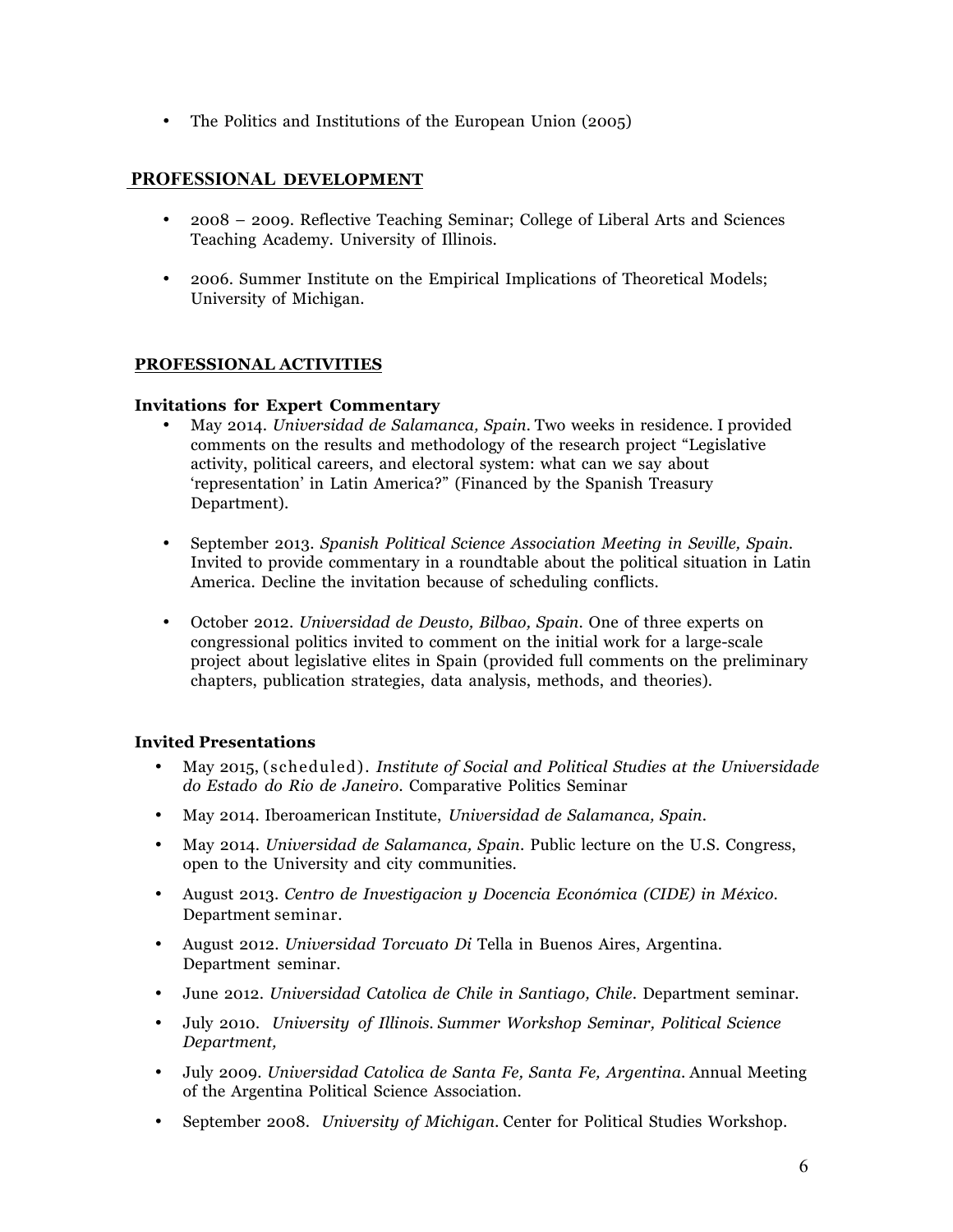• May 2007. *University of Helsinki, Finland*. Workshop on Political Power in Parliamentary Executives, European Consortium for Political Research Workshop.

# **Small Conference Invitations**

- November 2014 (scheduled). *Universidade Estadual do Rio De Janeiro,* Instituto de Estudos Sociais e Políticos (IESP), Brazil. 2nd Conference , Legislative Studies Group.
- October 2014 (scheduled). *Washington University*, Center for New Institutional Social Science. 2nd Annual Formal Theory Conference.
- August 2014, (scheduled). Co-Sponsored by the Department of Political Science at the *University of Houston* and the Center for New Institutional Social Science at *Washington University* in St. Louis. Conference on State Political Institutions and the Executive Branch.
- June 2014, (scheduled). *Washington University*, Center for New Institutional Social Science. *Conference on Executive Politics*.
- April 2013. Chicago*. Empirical Implications of Theoretical Models (EITM) alumni conference.*
- October 2011. Universidade Federal de Minas Gerais, Belo Horizonte, Brazil, Legislative Studies Group. Conference on *Legislatures in Latin America: a critical view.*
- May 2011. University of Virginia, Miller Center*. New Directions in the Study of Congress and the Presidency Conference*.
- March 2010. Emory University, Center for the Study of Law, Politics, and Economics*. Institutions and Law-Making Conference.*
- September 2009. Vanderbilt University, Center for the Study of Democratic Institutions. *Bicameralism Conference.*

# **Leadership in the Profession**

#### **International Professional Associations**

• 2013-2015. Co-Chair of the Legislative Studies Section, Latin America Political Science Association.

#### **U.S. Professional Associations**

- 2014. Member of the 2014 Patrick J. Fett Award Committee for the best paper on the scientific study of Congress and the Presidency delivered at the previous meeting. Midwest Political Science Association.
- 2014. Member of the Carl Albert Dissertation Award Committee for the best doctoral dissertation in the area of legislative studies, Legislative Studies Section, American Political Science Association.
- 2009. Political Methodology Division Chair, Midwest Political Science Association Annual Meeting.

#### **Conference Participation**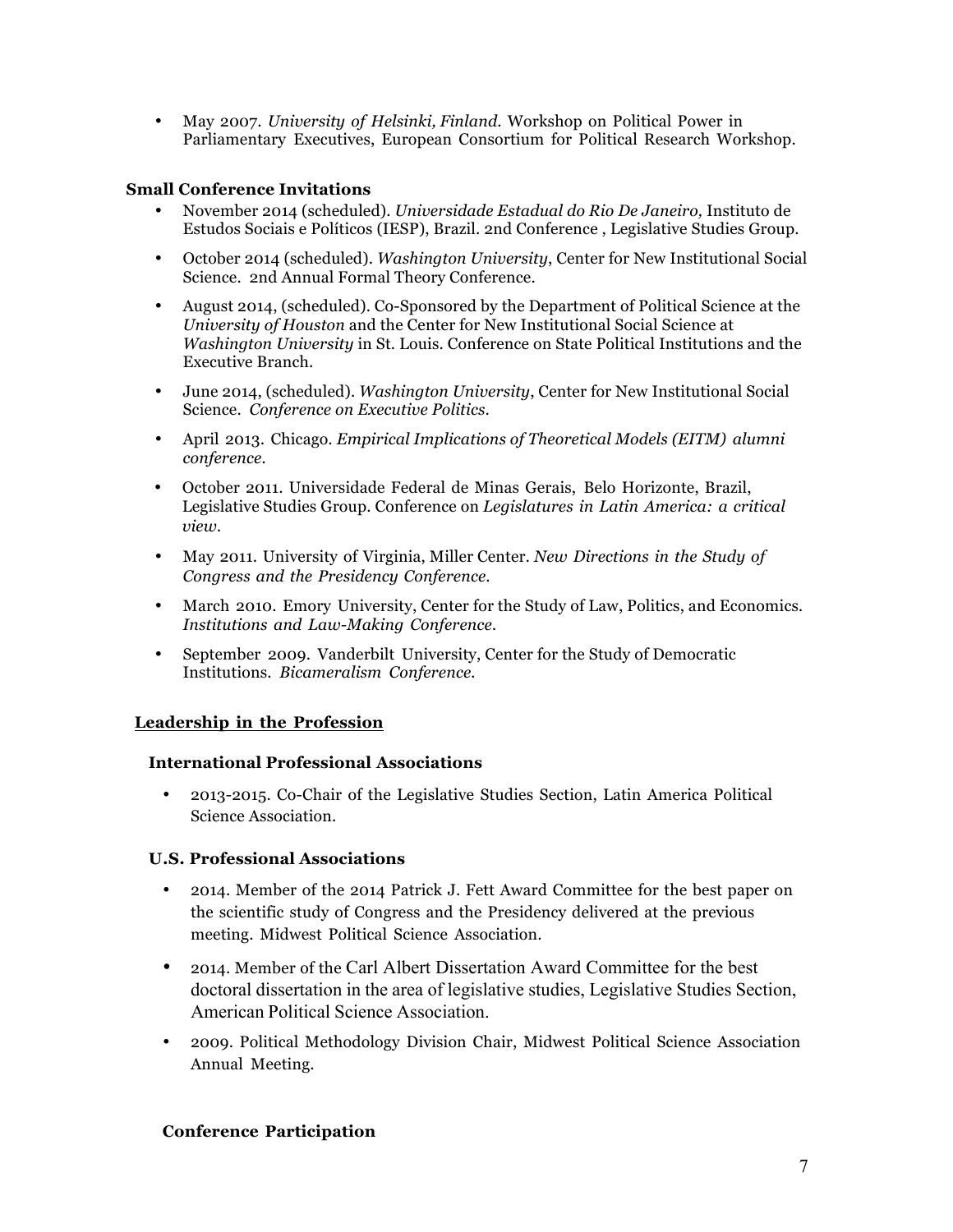- American Political Science Association
	- §§ Presenter: 2003, 2004, 2005, 2007, 2008, 2009, 2010, 2011, 2012, 2013, and 2014.
	- §§ Discussant: 2008, 2009, 2011, and 2012
	- §§ Chair: 2007, 2008, 2012, and 2013
- International Political Science Association Meeting (Madrid, Spain)
	- §§ Presenter: 2012
- Latin America Political Science Association
	- §§ Presenter: 2012 (FLACSO Quito, Ecuador); 2013 (Universidad de Los Andes, Bogotá, Colombia)
	- §§ Discussant: 2012 (FLACSO Quito, Ecuador); 2013 (Universidad de Los Andes, Bogotá, Colombia)
	- §§ Chair: 2013 (Universidad de Los Andes, Bogotá, Colombia)
- Latin American Studies Association Meeting (San Francisco)
	- §§ Presenter: 2012
- Midwest Political Science Association
	- §§ Political Methodology Division Chair: 2009.
	- §§ Presenter: 2003, 2004, 2005, 2006, 2007, 2008, 2009, 2010, 2011, 2012, 2013, and 2014.
	- §§ Discussant: 2004, 2005, 2007, 2008, 2011, 2012, and 2014.
	- §§ Chair: 2008, 2012, 2013, and 2014.
- Public Choice Society Meeting
	- §§ Paper Presenter: 2002

#### **MEMBERSHIP**

American Political Science Association (APSA) Argentina Political Science Association (SAAP) International Political Science Association (IPSA) Latin America Political Science Association (ALACIP) Latin America Studies Association (LASA) Midwest Political Science Association (MPSA)

#### **SERVICE**

#### **University of Illinois, Department of Political Science**

- Member, Awards Committee, 2012-2013.
- Member, Internship Committee, 2011-2012.
- Member, Admissions Committee, 2010-2011.
- Member, Instructional program for Undergraduates Committee, 2009-2010.
- Member, Awards Committee. 2008-2009.